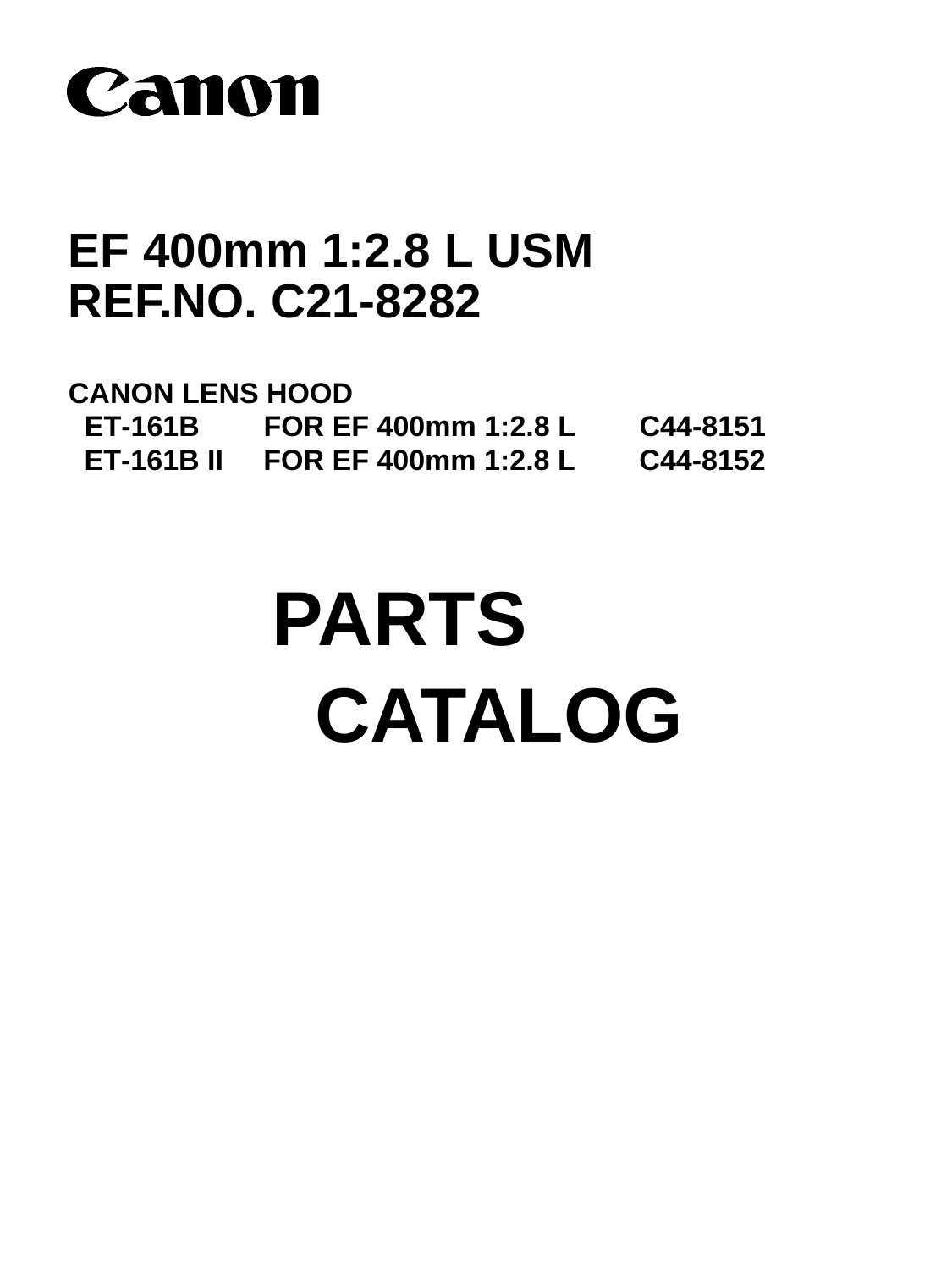REF.NO. C21-8282

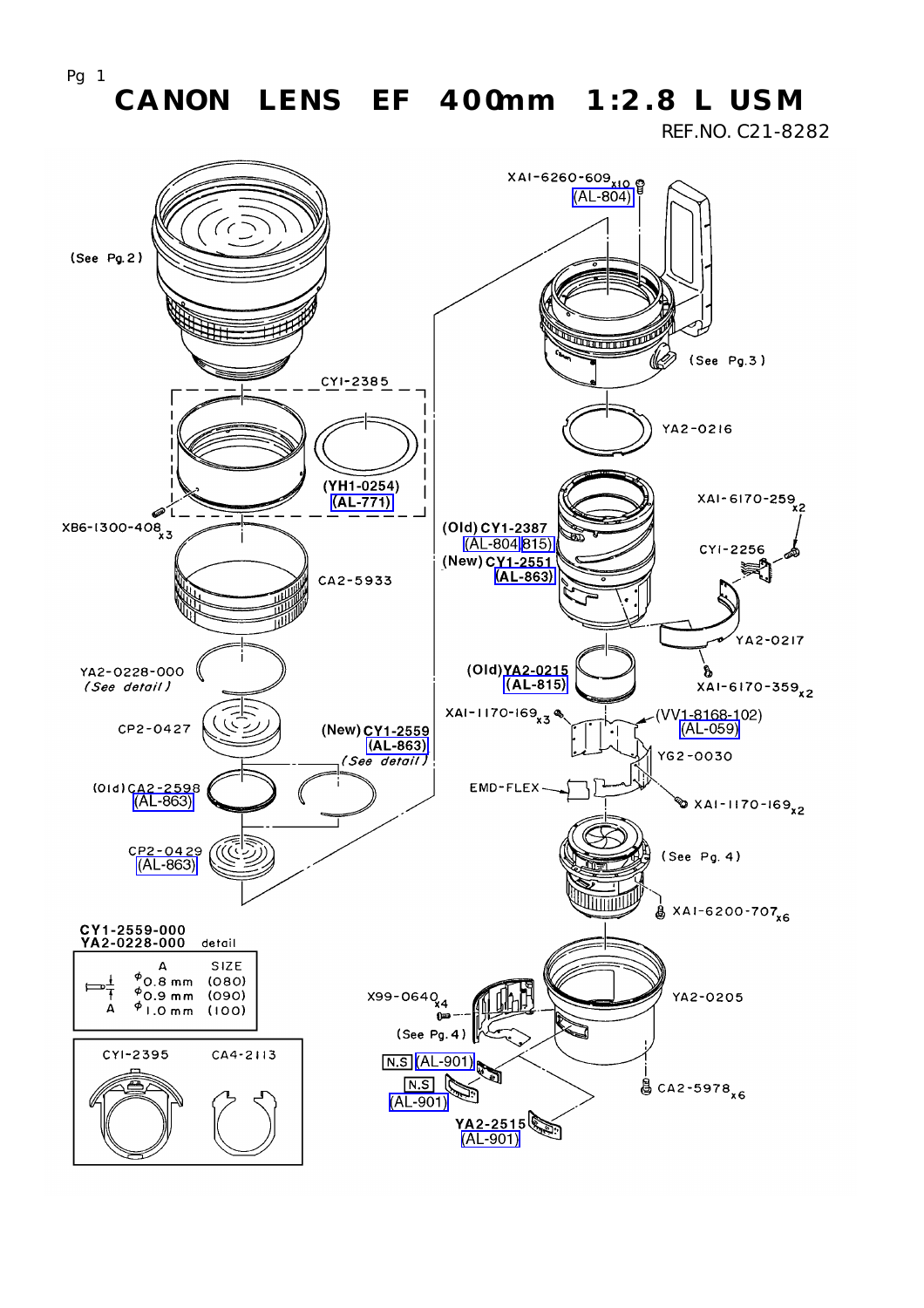REF.NO. C21-8282



Pg  $2$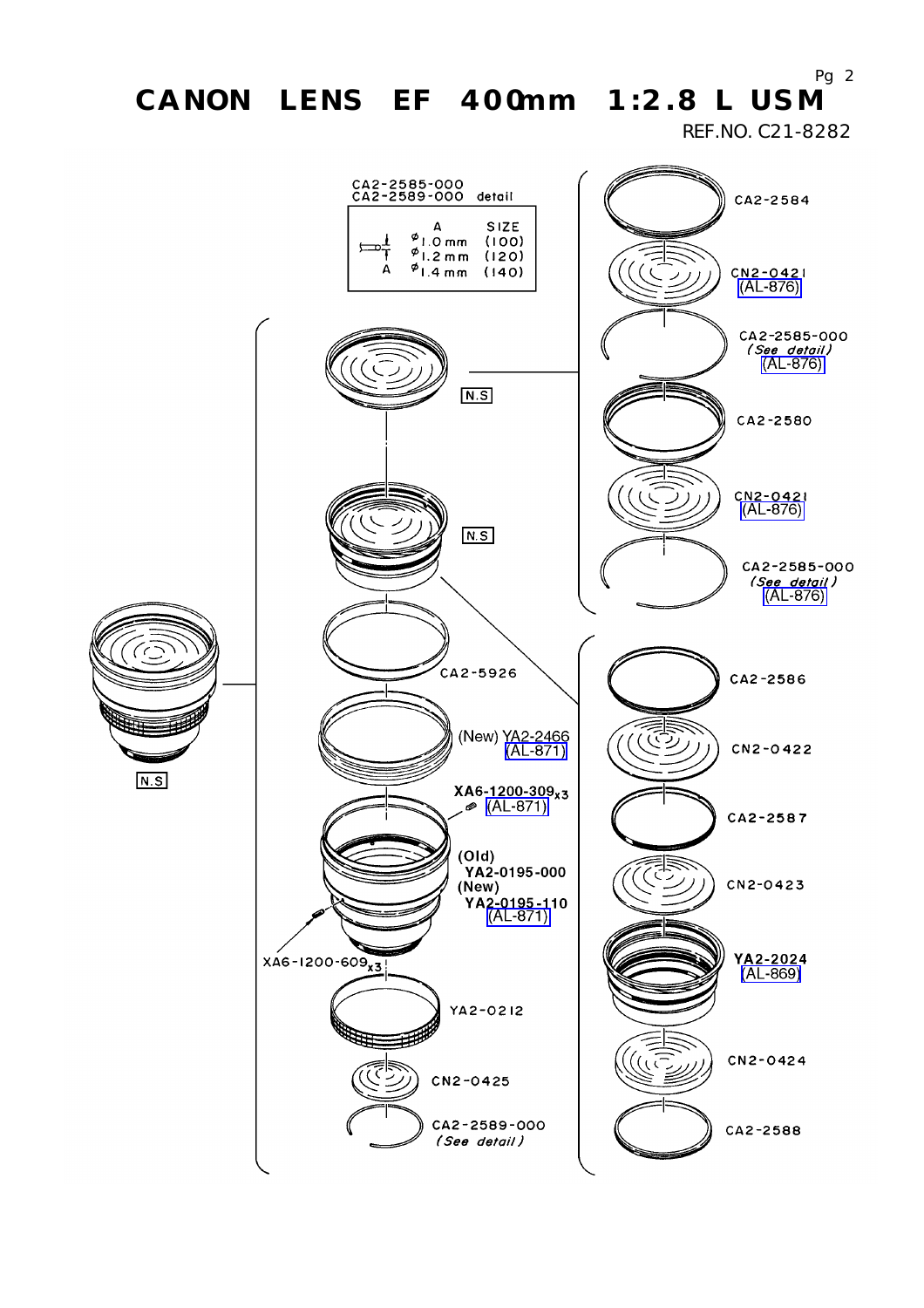REF.NO. C21-8282

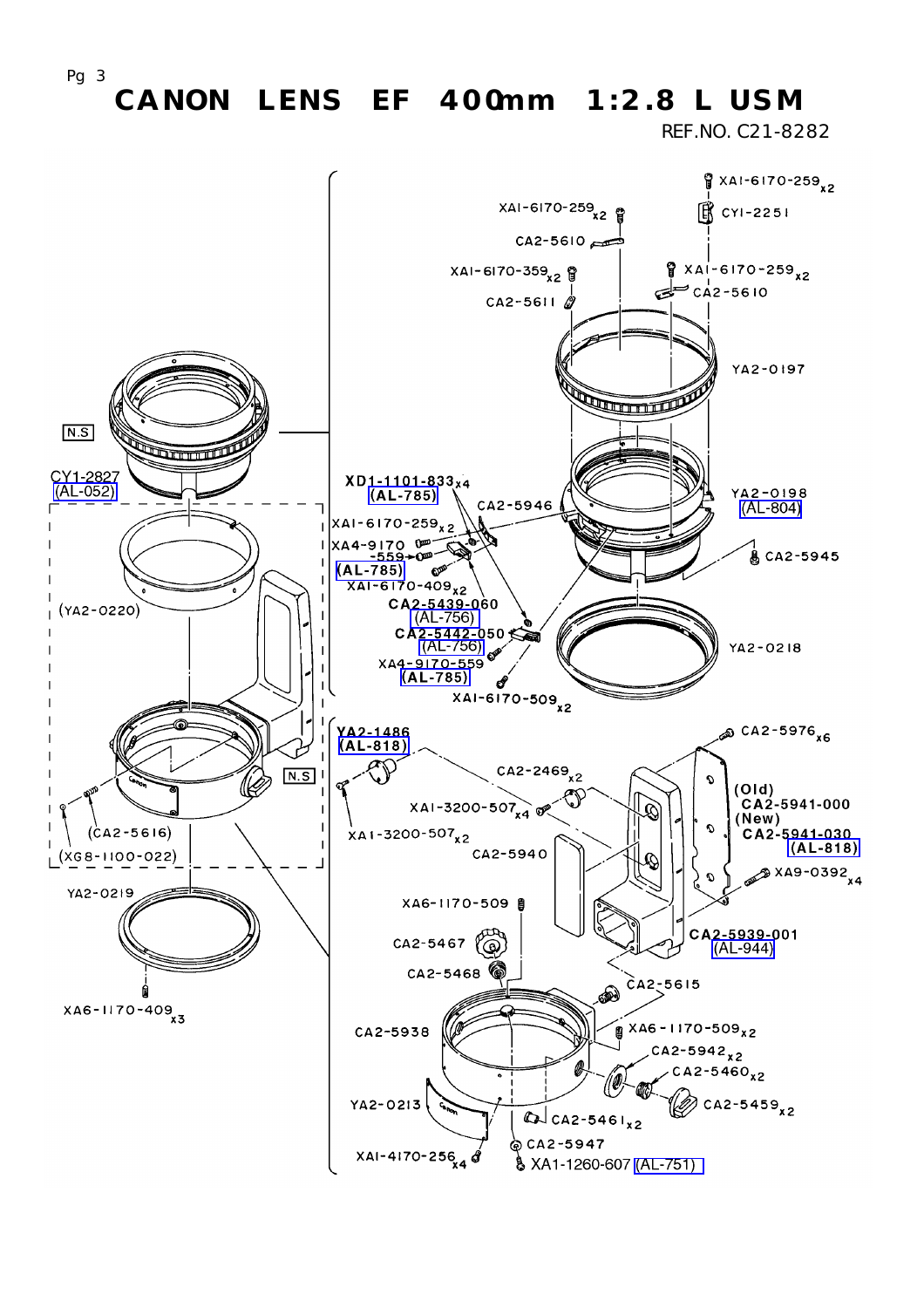REF.NO. C21-8282

Pg  $4$ 

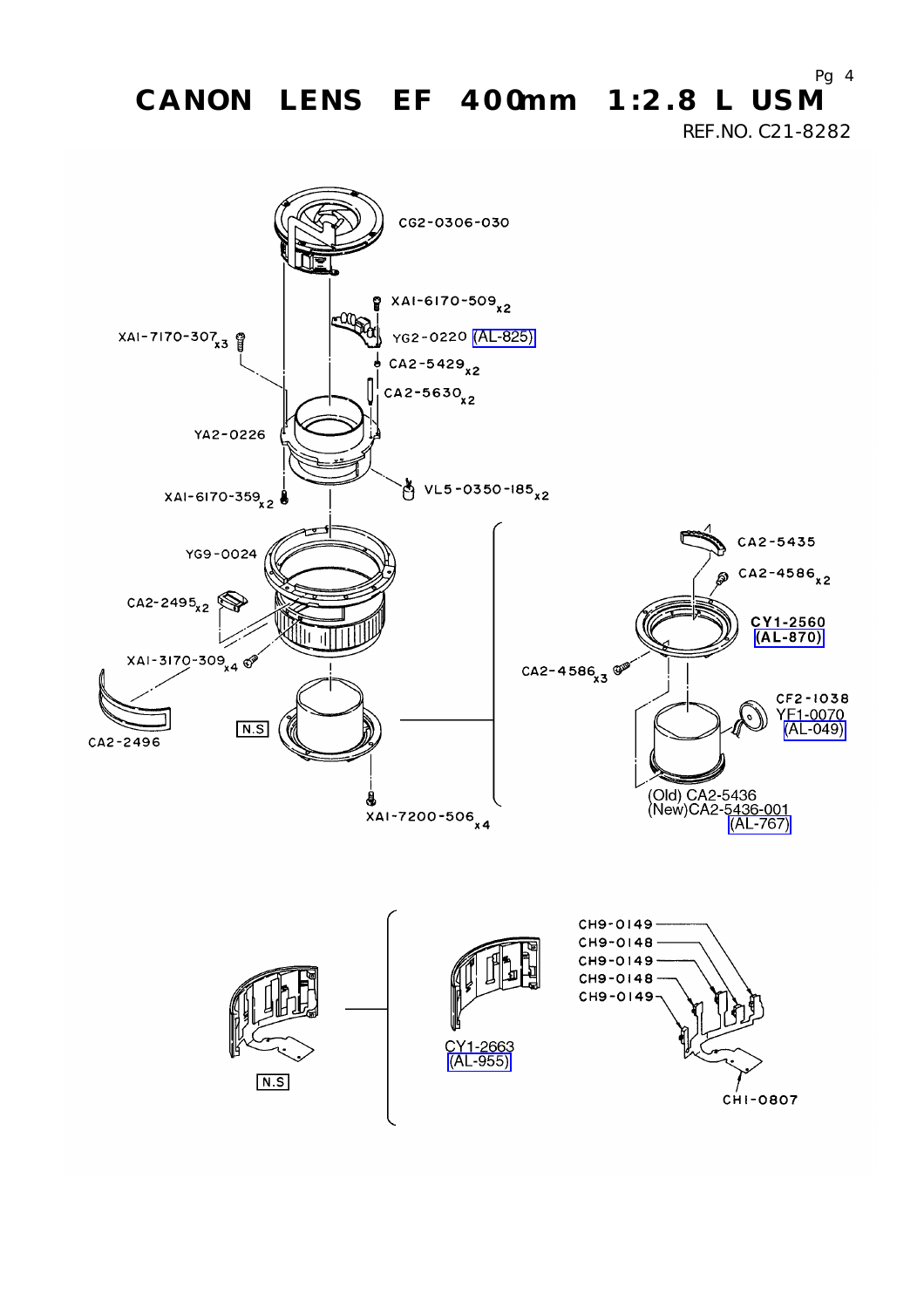#### **P A R T S L I S T**

REF.No. C21-8282 EF400mm 1:2.8L USM

| <b>NEW</b>   | PARTS NO.                                         | <b>CLASS</b> | QTY            | <b>DESCRIPTION</b>     | <b>PAGE</b>    |
|--------------|---------------------------------------------------|--------------|----------------|------------------------|----------------|
|              | CA2-2469-000                                      | D            | $\overline{2}$ | SOCKET, TRIPOD         | 3              |
| CA2-2495-000 |                                                   | D            | $\overline{2}$ | <b>GUIDE, FILTER</b>   | 4              |
| CA2-2496-000 |                                                   | С            | 1              | SEAL, RUBBER           | 4              |
| CA2-2580-000 |                                                   | E            | $\mathbf{1}$   | FRAME, LENS            | $\overline{2}$ |
|              | CA2-2584-000                                      | E            | 1              | FRAME, LENS            | $\overline{2}$ |
|              | CA2-2585-000 (XXX)                                | Е            | $\overline{2}$ | RING, SNAP             | $\overline{2}$ |
|              | CA2-2586-000                                      | E            | $\mathbf{1}$   | COLLAR, ASSEMBLY       | $\overline{2}$ |
|              | CA2-2587-000                                      | Е            | $\mathbf{1}$   | COLLAR, ASSEMBLY       | $\overline{2}$ |
|              | CA2-2588-000                                      | Е            | $\mathbf{1}$   | COLLAR, ASSEMBLY       | $\overline{2}$ |
|              | CA2-2589-000 (XXX)                                | Е            | 1              | RING, SNAP             | $\overline{c}$ |
|              | CA2-2598-000                                      | Е            | 1              | COLLAR, ASSEMBLY       | 1              |
|              | E<br>CA2-4586-000<br>SCREW, CROSS-RECESS, PH<br>5 |              |                | 4                      |                |
|              | CA2-5429-000                                      | E            | $\overline{2}$ | <b>SPACER</b>          | 4              |
|              | CA2-5435-000                                      | D            | $\mathbf{1}$   | CONTACT ASS'Y          | 4              |
|              | CA2-5436-000                                      | D            | 1              | COVER, BACK            | 4              |
|              | CA2-5436-001                                      | D            | 1              | COVER, BACK            | 4              |
|              | CA2-5439-060                                      | Е            | $\mathbf{1}$   | CONTACT L              | 3              |
|              | CA2-5442-050                                      | E            | $\mathbf{1}$   | <b>CONTACT R</b>       | 3              |
|              | CA2-5459-000                                      | D            | $\overline{2}$ | LUG, STRAP             | 3              |
|              | CA2-5460-000                                      | E            | $\overline{2}$ | <b>NUT</b>             | 3              |
|              | CA2-5461-000                                      | Е            | $\overline{2}$ | NUT, SLEEVE            | 3              |
|              | CA2-5467-000                                      | D            | $\mathbf{1}$   | <b>KNOB</b>            | $\sqrt{3}$     |
|              | CA2-5468-000                                      | Е            | $\mathbf{1}$   | NUT, LOCK              | 3              |
|              | CA2-5610-000                                      | E            | $\overline{2}$ | SPRING, PLATE          | 3              |
|              | CA2-5611-000                                      | E            | 1              | STOPPER, F.P. RING     | 3              |
|              | CA2-5615-000                                      | Е            | 1              | HOLDER, BALL           | 3              |
|              | CA2-5616-000                                      | E            | 1              | SPRING, COIL           | 3              |
|              | CA2-5630-000                                      | Е            | $\overline{c}$ | <b>STUD</b>            | 4              |
|              | CA2-5926-000                                      | D            | 1              | <b>PROTECTOR</b>       | $\overline{c}$ |
|              | CA2-5933-000                                      | E            | 1              | RUBBER, MANUAL RING    | 1              |
|              | CA2-5938-000                                      | D            | 1              | RING, TRIPOD           | 3              |
|              | CA2-5939-001                                      | D            | 1              | <b>BASE, TRIPOD</b>    | 3              |
|              | CA2-5940-000                                      | E.           | 1              | <b>GRIP</b>            | 3              |
|              | CA2-5941-000                                      | D            | $\mathbf{1}$   | PLATE, BASE (Old)      | 3              |
|              | CA2-5941-030                                      | D            | 1              | PLATE, BASE (New)      | 3              |
|              | CA2-5942-000                                      | Е            | $\overline{2}$ | GUARD, LUG             | 3              |
|              | CA2-5945-000                                      | E            | 1              | <b>SCREW</b>           | 3              |
|              | CA2-5946-000                                      | E            | 1              | <b>BASE, CONTACT L</b> | 3              |
|              | CA2-5947-000                                      | E            | 1              | WASHER                 | 3              |
|              | CA2-5976-000                                      | D            | 6              | SCREW, SLSUM           | 3              |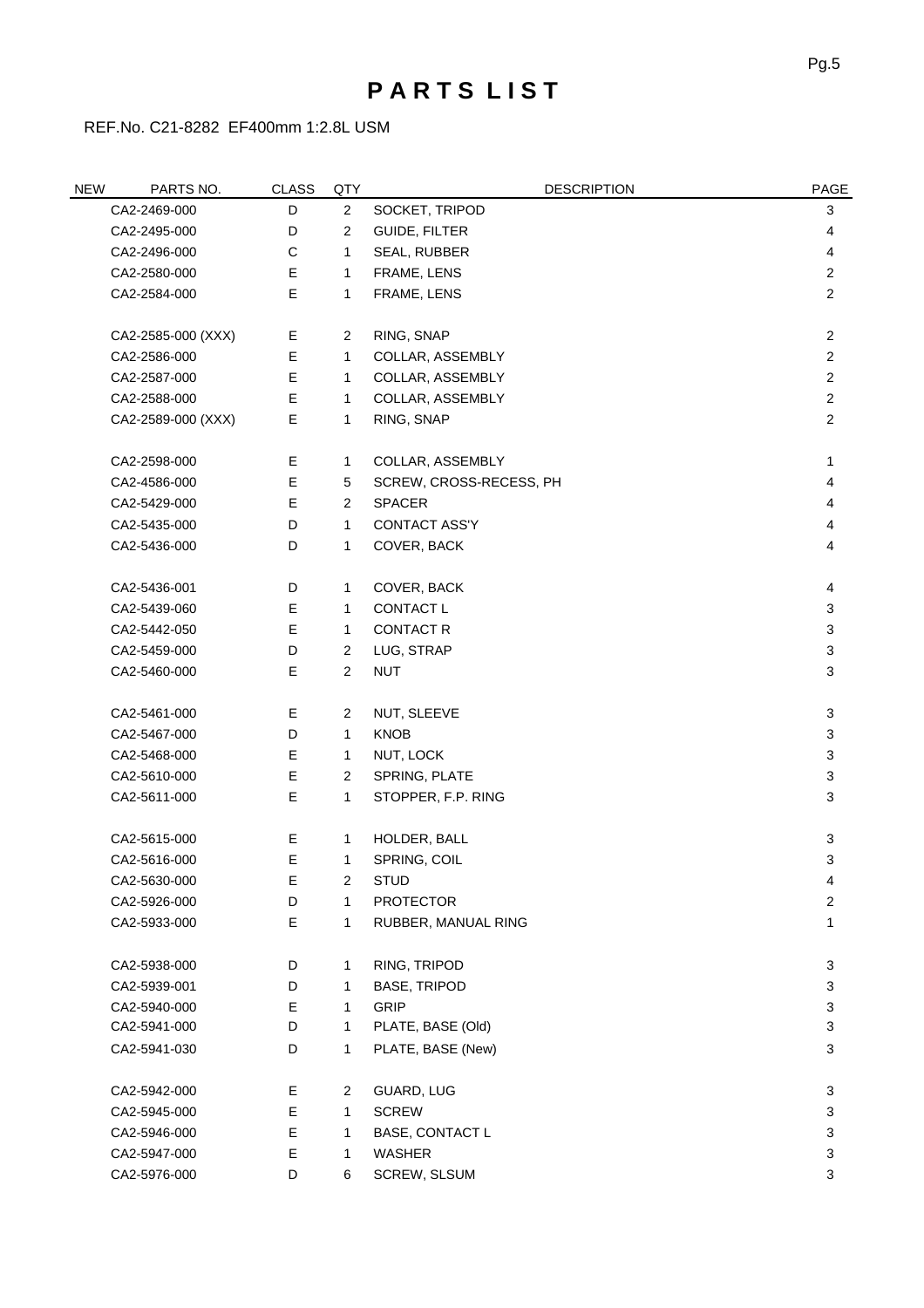#### **P A R T S L I S T**

REF.No. C21-8282 EF400mm 1:2.8L USM

| <b>NEW</b>   | PARTS NO.          | <b>CLASS</b> | QTY            | <b>DESCRIPTION</b>       | PAGE           |
|--------------|--------------------|--------------|----------------|--------------------------|----------------|
|              | CA2-5978-000       | D            | 6              | <b>SCREW, SLSUM</b>      | 1              |
| CA4-2113-000 |                    | D            | 1              | HOLDER, GELATIN          | 1              |
|              | CF2-1038-000       |              | 1              | <b>BEEPER</b>            | 4              |
| CG2-0306-030 |                    | D            | $\mathbf{1}$   | POWER DIAPHRAGM UNIT     | 4              |
|              | CH1-0807-000       |              | 1              | SW-FLEX                  | 4              |
|              |                    |              |                |                          |                |
|              | CH9-0148-000       | Е            | $\overline{2}$ | SWITCH, SLIDE            | 4              |
|              | CH9-0149-000       | E            | 3              | SWITCH, SLIDE            | 4              |
|              | CN2-0421-000       | Е            | 2              | LENS, G1, G2             | 2              |
|              | CN2-0422-000       | E            | $\mathbf{1}$   | LENS, G3                 | $\overline{2}$ |
|              | CN2-0423-000       | E            | 1              | LENS, G4                 | $\overline{2}$ |
|              | CN2-0424-000       | Е            | 1              | LENS, G5                 | $\overline{c}$ |
|              | CN2-0425-000       | E            | 1              | LENS, G6                 | $\overline{2}$ |
|              | CP2-0427-000       | Е            | 1              | LENS, G7/8               | 1              |
|              | CP2-0429-000       | E            | $\mathbf{1}$   | LENS, G9/10              | 1              |
|              | CY1-2251-000       | E            | 1              | PRESET SWITCH UNIT       | 3              |
|              | CY1-2256-000       | D            | $\mathbf{1}$   | FOCUSING CONTACT UNIT    | 1              |
|              | CY1-2385-000       | D            | $\mathbf{1}$   | RING, MANUAL FOCUSING    | 1              |
|              | CY1-2387-000       | Е            | 1              | FOCUSING UNIT (Old)      | 1              |
|              | CY1-2395-000       | D            | 1              | FILTER HOLDER UNIT       | 1              |
|              | CY1-2551-000       | E            | 1              | FOCUSING UNIT (New)      | 1              |
|              | CY1-2559-000 (XXX) | Е            | 1              | RING, SNAP               | 1              |
|              | CY1-2560-000       | D            | $\mathbf{1}$   | MOUNT, LENS              | 4              |
|              | CY1-2663-000       | Е            | 1              | <b>SWITCH PANEL UNIT</b> | 4              |
|              | CY1-2827-000       | Е            | 1              | RING ASS'Y, TRIPOD       | 3              |
|              | VL5-0350-185       | Е            | $\overline{2}$ | COIL                     | 4              |
|              | VV1-8168-102       | Е            | 1              | RESISTOR, 1KW 1/16W      | 1              |
|              | X99-0640-000       |              | 4              | SCREW, CROSS-RECESS, PH  | 1              |
|              | XA1-1170-169       |              | 5              | SCREW, CROSS-RECESS, PH  | 1              |
|              | XA1-1260-607       |              | 1              | SCREW, CROSS-RECESS, PH  | 3              |
|              | XA1-3170-309       |              | 4              | SCREW, CROSS-RECESS, PH  | 4              |
|              | XA1-3200-507       |              | 6              | SCREW, CROSS-RECESS, PH  | 3              |
|              | XA1-4170-256       |              | 4              | SCREW, CROSS-RECESS, PH  | 3              |
|              | XA1-6170-259       |              | 10             | SCREW, CROSS-RECESS, PH  | 1,3            |
|              | XA1-6170-359       |              | 6              | SCREW, CROSS-RECESS, PH  | 1,3,4          |
|              | XA1-6170-409       |              | $\overline{a}$ | SCREW, CROSS-RECESS, PH  | 3              |
|              | XA1-6170-509       |              | 4              | SCREW, CROSS-RECESS, PH  | 3,4            |
|              | XA1-6200-707       |              | 6              | SCREW, CROSS-RECESS, PH  |                |
|              | XA1-6260-609       |              | 10             | SCREW, CROSS-RECESS, PH  | 1              |
|              | XA1-7170-307       |              | 3              | SCREW, CROSS-RECESS, PH  | 4              |
|              | XA1-7200-506       |              | 4              | SCREW, CROSS-RECESS, PH  | 4              |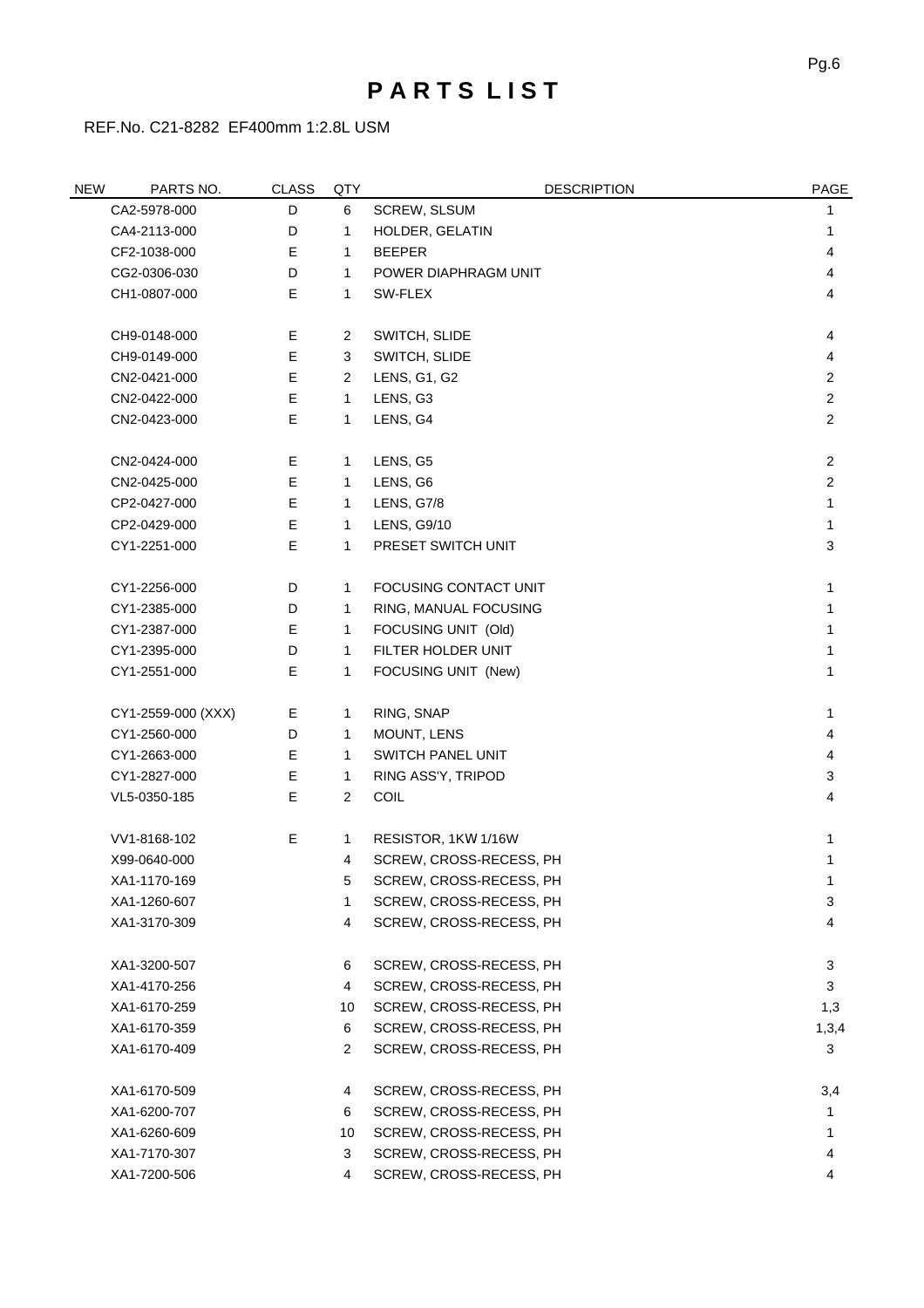#### **P A R T S L I S T**

REF.No. C21-8282 EF400mm 1:2.8L USM

| <b>NEW</b>   | PARTS NO.                                               | <b>CLASS</b>                       | QTY            | <b>DESCRIPTION</b>          | PAGE           |
|--------------|---------------------------------------------------------|------------------------------------|----------------|-----------------------------|----------------|
| XA4-9170-559 |                                                         |                                    | $\overline{2}$ | SCREW, CROSS-RECESS, PH     | 3              |
|              | XA6-1170-409                                            |                                    | 3              | SETSCREW, SLOTTED, HLCP     | 3              |
|              | XA6-1170-509                                            |                                    | 3              | SETSCREW, SLOTTED, HLCP     | 3              |
|              | XA6-1200-309                                            |                                    | 3              | SETSCREW, SLOTTED, HLCP     | $\overline{2}$ |
|              | XA6-1200-609                                            |                                    | 3              | SETSCREW, SLOTTED, HLCP     | $\overline{2}$ |
|              | XA9-0392-000                                            |                                    | 4              | BOLT, HEXAGON SOCKET        | 3              |
|              | XB6-1300-408                                            |                                    | 3              | SCREW, HEX SOCKET           | 1              |
|              | XD1-1101-833                                            |                                    | 4              | WASHER                      | 3              |
|              | XG8-1100-022                                            | <b>BALL, STEEL</b><br>$\mathbf{1}$ |                | 3                           |                |
|              | YA2-0195-000                                            | D                                  | 1              | BARREL, FRONT LENS (Old)    | 2              |
|              | YA2-0195-110                                            | D                                  | 1              | BARREL, FRONT LENS (New)    | $\overline{2}$ |
|              | YA2-0197-000<br>D<br>$\mathbf{1}$<br>RING, FOCUS PRESET |                                    | 3              |                             |                |
|              | YA2-0198-000<br>Е                                       |                                    | 1              | <b>BARREL, INTERMEDIATE</b> | 3              |
|              | D<br>YA2-0205-000                                       |                                    | $\mathbf{1}$   | SLEEVE, INDICATOR           | 1              |
|              | YA2-0212-000                                            | D                                  | 1              | RING, RUBBER                | 2              |
|              | YA2-0213-000                                            | D                                  | $\mathbf{1}$   | PLATE, NAME                 | 3              |
|              | YA2-0215-000                                            | Е                                  | 1              | <b>BAFFLE</b>               | 1              |
|              | YA2-0216-000                                            | Е                                  | $\mathbf{1}$   | SEAL, MASK                  | 1              |
|              | YA2-0217-000                                            | Е                                  | $\mathbf{1}$   | HOLDER, BRUSH               | 1              |
|              | YA2-0218-000                                            | E                                  | 1              | <b>RING</b>                 | 3              |
|              | YA2-0219-000                                            | Е                                  | $\mathbf{1}$   | COLLAR, ASSEMBLY            | 3              |
|              | YA2-0220-000                                            | Е                                  | $\mathbf{1}$   | RING, CLICK                 | 3              |
|              | YA2-0226-000                                            | Е                                  | $\mathbf{1}$   | SLEEVE, IRIS                | 4              |
|              | YA2-0228-000 (XXX)                                      | E                                  | $\mathbf{1}$   | RING, SNAP                  | 1              |
|              | YA2-1486-000                                            | D                                  | 1              | SOCKET, TRIPOD              | 3              |
|              | YA2-2024-000                                            | Е                                  | $\mathbf{1}$   | <b>BARREL, FRONT</b>        | $\overline{c}$ |
|              | YA2-2466-000                                            | Е                                  | 1              | RING, PROTECTION            | $\sqrt{2}$     |
|              | YA2-2515-000                                            | Ε                                  | 1              | WINDOW, DEPTH OF FIELD      | 1              |
|              | YF1-0070-000                                            | Ε                                  | 1              | <b>BEEPER</b>               | 4              |
|              | YG2-0030-000                                            | D                                  | 1              | FPC ASS'Y, MAIN             | 1              |
|              | YG2-0220-000                                            | D                                  | $\mathbf{1}$   | CONVERTER, DC/DC            | 4              |
|              | YG9-0024-000                                            | D                                  | 1              | BARREL, FIXED               | 4              |
|              | YH1-0254-000                                            | D                                  | $\mathbf{1}$   | CONTACT BOARD, M-FOCUS      | 1              |
|              |                                                         |                                    |                |                             |                |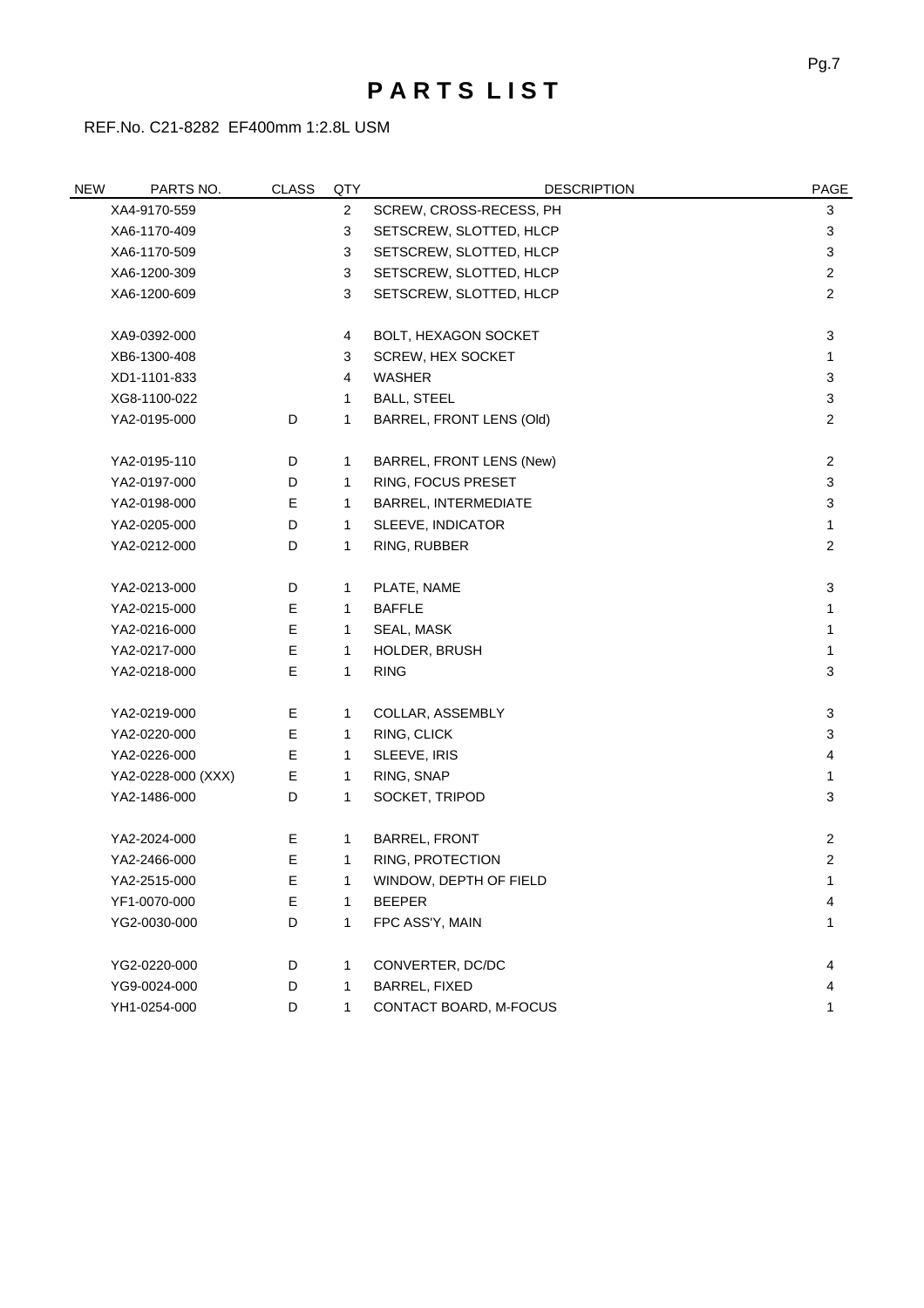REF.NO. C21-8282

 $Pg9$ 

#### CANON LENS EF 400 mm 1:2.8 L USM

REF.NO. C21-8282

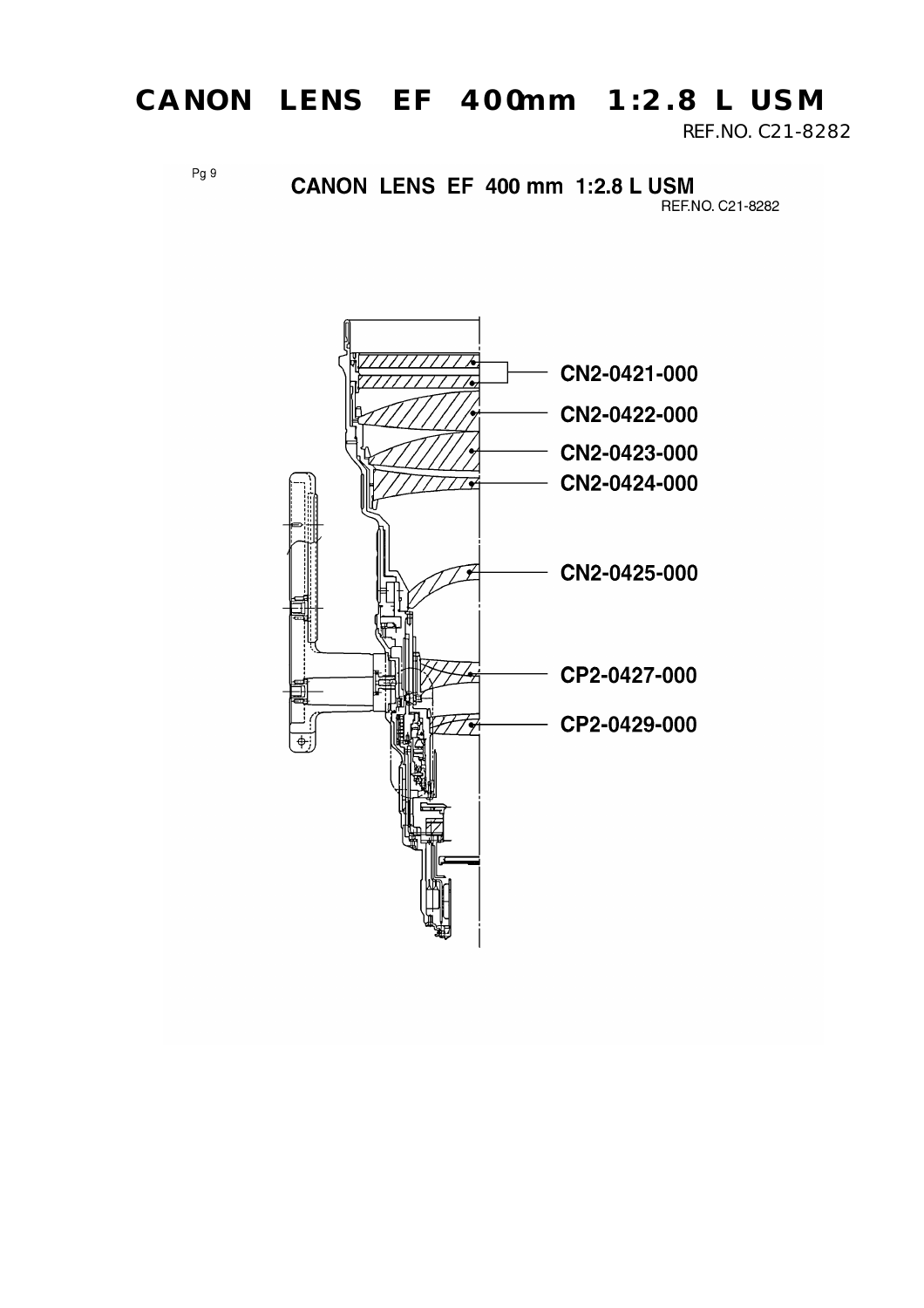#### **CANON LENS HOOD ET-161B For EF 400 mm 1:2.8 L C44-8151 ET-161B IIFor EF 400 mm 1:2.8 L C44-8152**